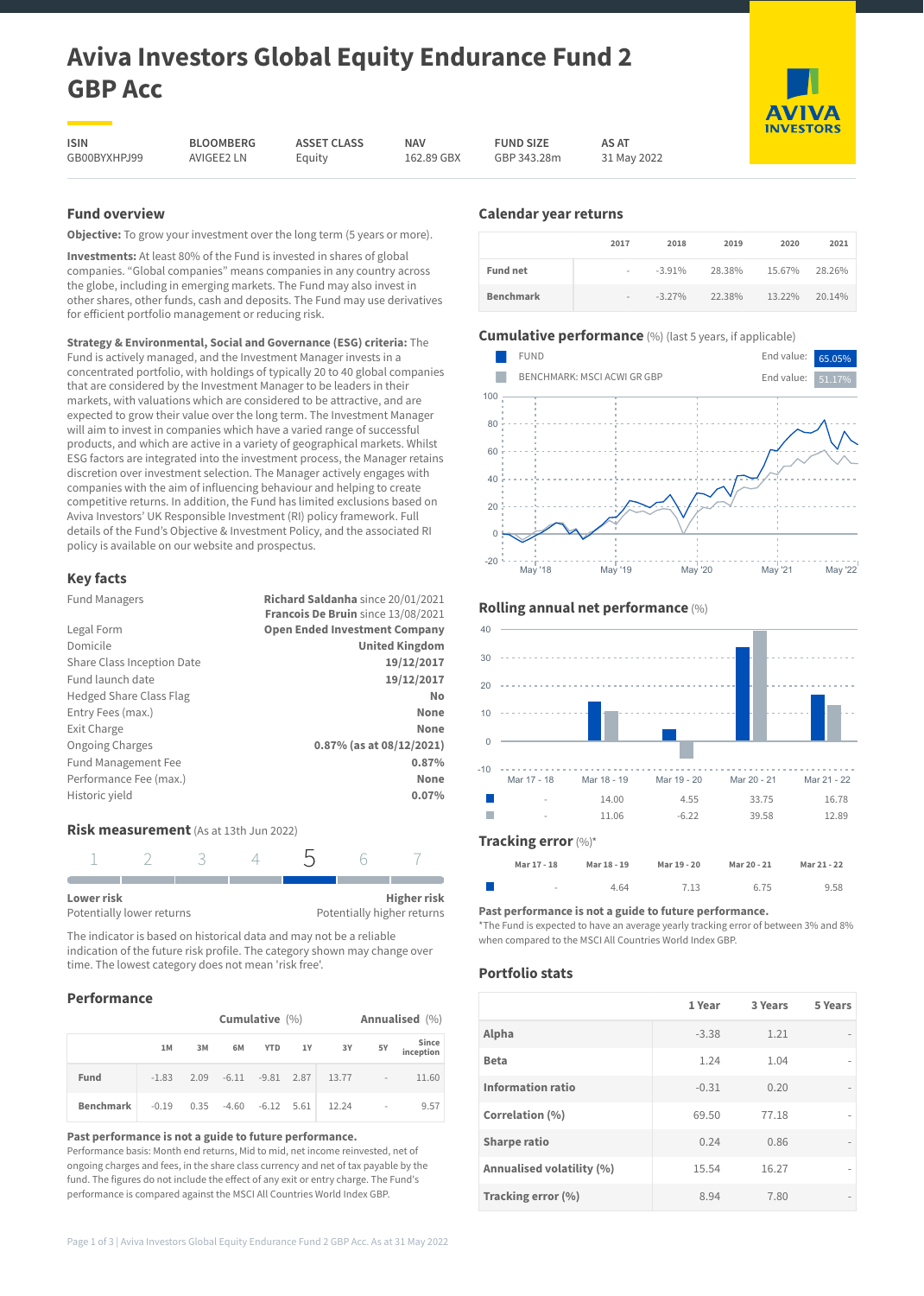## **Fund breakdown by sector**

| <b>Sector</b>                 | Fund $(\% )$ | <b>Relative to benchmark (%)</b> |
|-------------------------------|--------------|----------------------------------|
| Industrials                   | 27.49        | $+15.15$                         |
| Financials                    | 22.07        | $+7.61$                          |
| Technology                    | 20.79        | $-1.32$                          |
| <b>Consumer Discretionary</b> | 12.52        | П<br>$-1.05$                     |
| Health Care                   | 9.49         | $-2.47$                          |
| Real Estate                   | 3.42         | $+0.63$                          |
| Telecommunications            | 2.87         | $-0.28$                          |
| <b>Basic Materials</b>        | 0.00         | $-4.23$                          |
| <b>Consumer Staples</b>       | 0.00         | $-6.54$                          |
| Other                         | 0.00         | $-8.80$                          |

Source: Aviva Investors, all other data is Morningstar unless stated otherwise. The fund breakdown by sector shown in the factsheet excludes cash and equivalents.

## **Top 5 overweights & underweights by region**

| Country              | Fund $(\% )$ | <b>Relative to benchmark (%)</b> |
|----------------------|--------------|----------------------------------|
| <b>United States</b> | 78.63        | $+18.94$                         |
| United Kingdom       | 13.20        | $+9.45$                          |
| Netherlands          | 4.66         | $+3.11$                          |
| Ireland              | 2.62         | $+2.13$                          |
| Japan                | 0.00         | $-5.41$                          |
| China                | 0.00         | $-3.51$                          |
| Canada               | 0.00         | $-3.26$                          |
| France               | 0.00         | $-2.69$                          |
| Switzerland          | 0.00         | $-2.66$                          |

Source: Aviva Investors, all other data is Morningstar unless stated otherwise.

#### **Market cap**



Rather than using a fixed number of cap stocks, Morningstar uses a flexible system that isn't adversely affected by overall movements in the market. Stocks are divided into seven regions based on their country of domicile, organised in descending order by size and the cumulative capitalisation as a percentage of the total is calculated for each stock. Giant-cap stocks refer to the top 40% of the cumulative capitalisation of each region, large-cap represents the next 30%, mid-cap represents the next 20%, small-cap the next 7% with micro covering the balance.

## **Top 5 overweights & underweights by security**

| <b>Security</b>                              | Fund $(\%)$ | <b>Relative to benchmark (%)</b> |
|----------------------------------------------|-------------|----------------------------------|
| Alphabet Inc                                 | 7.26        | $+5.08$                          |
| Equifax Inc                                  | 4.76        | $+4.72$                          |
| Fair Isaac Corp                              | 4.67        | $+4.66$                          |
| Moodys Corporation                           | 4.47        | $+4.38$                          |
| London Stock Exchange<br>Group Plc           | 3.94        | $+3.89$                          |
| Apple Inc                                    | 0.00        | $-3.99$                          |
| Tesla Inc                                    | 0.00        | $-1.09$                          |
| Taiwan Semiconductor<br>Manufacturing Co Ltd | 0.00        | $-0.78$                          |
| Johnson & Johnson                            | 0.00        | $-0.78$                          |
| Nvidia Corporation                           | 0.00        | $-0.77$                          |

Source: Aviva Investors, all other data is Morningstar unless stated otherwise.

# **Fund targets**

The Index has been selected as a benchmark for performance and risk measurement because it is representative of the type of companies in which the Fund is likely to invest, and it is therefore an appropriate comparator for the Fund's performance.

# **Fund risks**

## **Investment Risk & Currency Risk**

The value of an investment and any income from it can go down as well as up and can fluctuate in response to changes in currency exchange rates. Investors may not get back the original amount invested.

#### **Emerging Markets Risk**

The Fund Invests in emerging markets, these markets may be volatile and carry higher risk than developed markets.

#### **Derivatives Risk**

The Fund uses derivatives, these can be complex and highly volatile. Derivatives may not perform as expected meaning the Fund may suffer significant losses.

#### **Illiquid Securities Risk**

Certain assets held in the Fund could be hard to value or to sell at a desired time or at a price considered to be fair (especially in large quantities), and as a result their prices could be very volatile.

#### **Concentration Risk**

The Fund invests in a small portfolio of securities. Losses from a single investment may be more detrimental to the overall fund performance than if a larger number of investments were made.

Full information on risks applicable to the Fund are in the Prospectus and the Key Investor Information Document (KIID).

## **Glossary**

**Alpha**

Indicates the excess return provided by the Fund over the benchmark.

#### **Annualised performance**

An annualised total return is the geometric average amount of money earned by an investment each year over a given time period.

#### **Volatility (%)**

A measure of the fund's dispersion of returns. A higher volatility implies that a fund's return is spread over a larger range of values whilst a lower volatility implies that a fund's return is spread over a smaller range of values.

#### **Beta**

A measure of the fund volatility in comparison to the market. A beta of less than 1 implies that the fund will be less volatile than the market whilst a beta greater than 1 implies the fund is more volatile than the market. As an example, a fund with a beta of 1.2 would be expected to rise to 1.2 if there was a 1 unit rise of the benchmark, or to fall 1.2 units if there was a 1 unit fall in the benchmark.

#### **Correlation (%)**

Measures the extent to which the Fund and the benchmark move together, a correlation of 1 indicates the Fund matched the benchmark exactly.